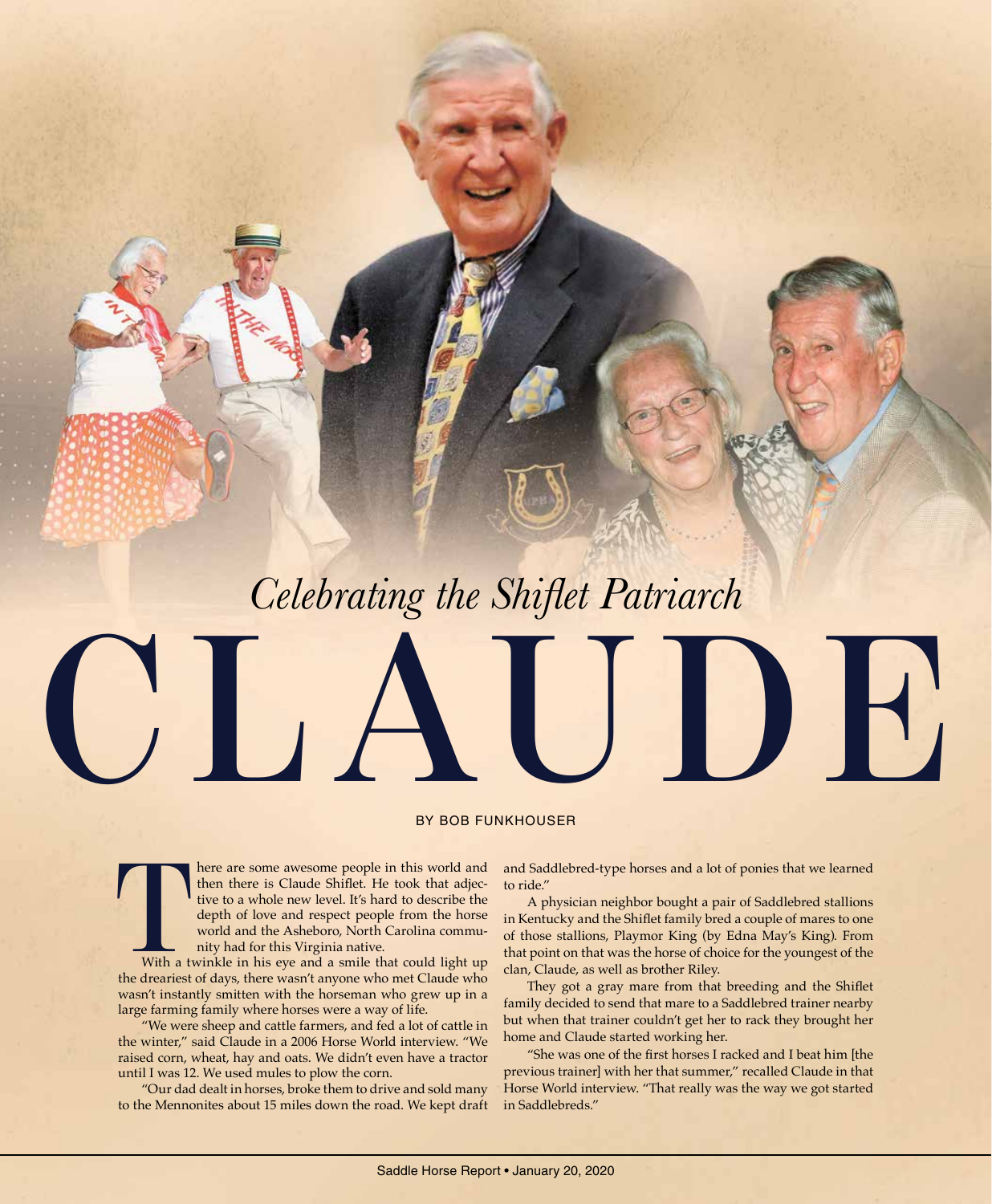Claude and his brother Riley broke most of the family's horses for the trail. On horse show days they'd bring a horse up out of the field, trim and wash it and go to the show. Claude had described most of their rings as a rope put up around a high school ball field and that there would be a big supper between the afternoon and night sessions. This was a precursor of things to come as anyone who knows a Shiflet knows that if food is available, especially if it's free, they're there!

 He continued farming during the day and training horses at night and then the best thing that ever happened to him occurred. Her name was Alice Campbell. He had originally wanted to go out with Alice's girlfriend but when she turned him down, he called Alice. Next thing you know they're a serious item.

 Following graduation, she went to Mary Washington College in Fredericksburg, Virginia. He went to visit as much as he could but soon grew tired of their long distance relationship.

 Ms. Alice said in that earlier interview, "Claude told me, 'I'm tired of driving all the way over here. Why don't you come home and we'll get married?' My plans to be a physical education teacher went right out the window."

 With a little reservation, Dr. Campbell walked his daughter down the aisle December 6, 1952. Claude and Alice lived on the farm with the Shiflets their first year of marriage.

The Shiflets purchased a stallion named Warlord from Ray Harney of Asheboro, North Carolina. They in turn sold the stallion to Dan Mize. When Claude delivered the stallion to Lexington, Kentucky, he stopped at the spring sale and bought two horses. He brought them home and gaited one mare, later

*I think I can speak for all of my brothers in saying that when we get to dad's age if we can have HALF the people speak as highly about us as they do of him, we will have been truly blessed.*

DOUG SHIFLET



taking reserve in the Five-Gaited Championship at the West Virginia State Fair. Following that class, he sold the mare to Senator John E. Amos who eventually offered Claude his first training job at Highland Green Farm in West Virginia.

 After four years there, they moved back to Virginia, then to North Carolina, where with a growing family of boys he worked for Dr. W.L. McLoud's Lou Mar Farm. It was also there that he first met Mrs. David Ray and her son Calvert who would later become longtime customers.

 A.E. Knowlton of the famed Emerald Farm brought the Shiflets to Ohio for four years. There, Claude gaited and made his first world's champion, Tinsel Wings. Other stars at that stop included Black Emerald, Red Emerald and Purloined Emerald.

 The legendary Earl Teater invited Claude to join his staff at Dodge Stables in Lexington. It was a great opportunity and experience with an added perk for the entire industry. It was there that Mrs. Frances Dodge Van Lennep gave Claude's son Doug a camera.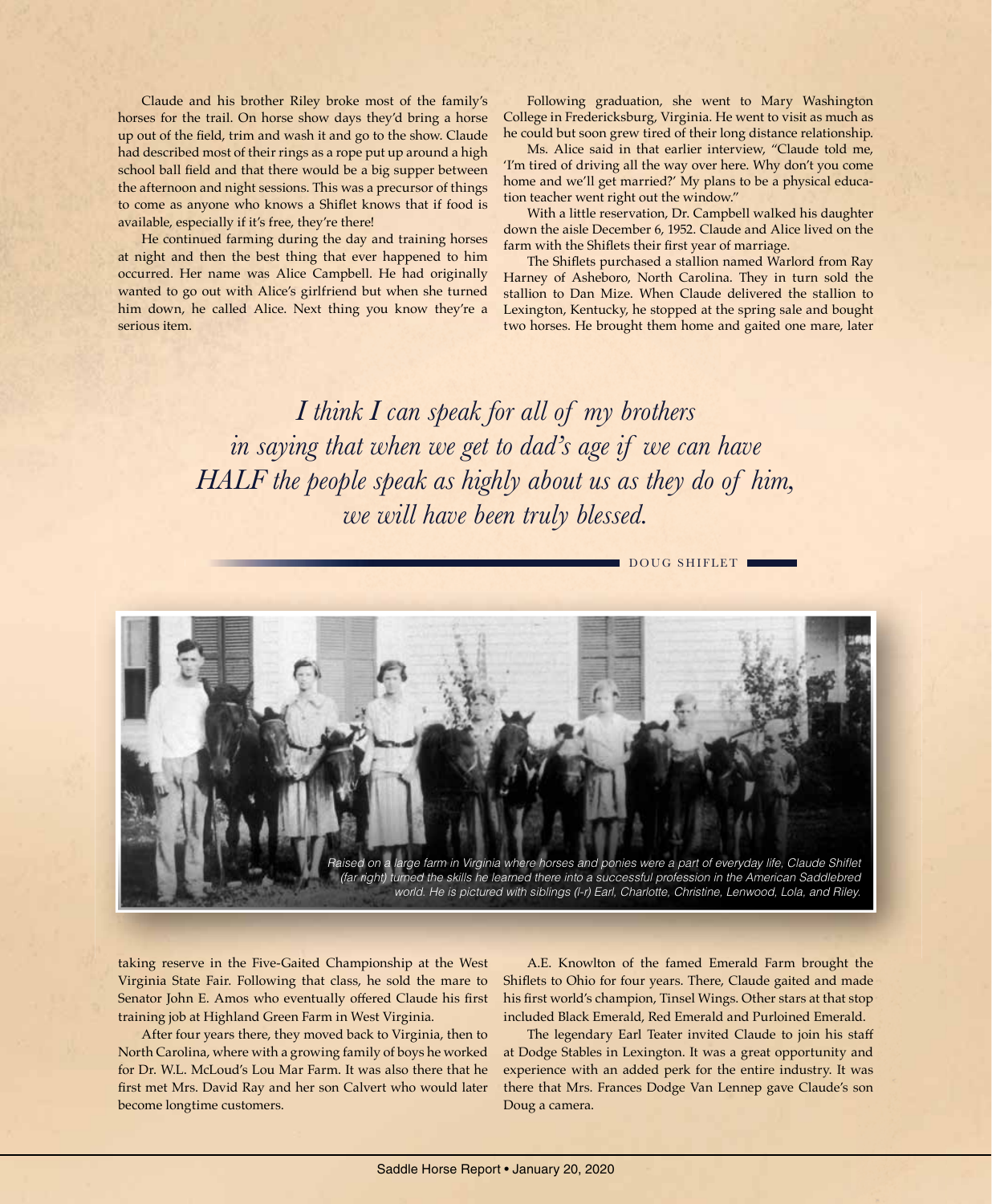

*Claude was quite good with a gaited horse throughout his career. This was Cause A Flutter at Madison Square Garden for George O'Bryant.*



*The top showman had much success with Senator Russell Walker's and his daughter Susan's, Lonely Wine, a daughter of Vanity's Sensation of Crebilly out of a CH Anacacho Shamrock mare.*



*Tinsel Wings was gaited and developed by*  **Claude Shiflet while at Emerald Farms. The** *CH Wing Commander daughter was his first world's champion. She won the Three-Year-Old Five-Gaited World's Championship for Mrs. A.E. Knowlton.*



*Claude won the Three-Gaited 15.2 & Under Stake at Pin Oak (pictured) and Madison Square Garden with Starcade for the Ray family. The noted horseman also gave back to the industry serving on the American Horse Show Association Hearing Committee.*



Phyllis Brookshire presented Claude and Alice Shiflet with induction into the Carolina *Horseman's Hall of Fame. They were surrounded by their four boys and the rest of their loving extended family.*

*The dapper young horseman moved his family from Virginia to West Virginia, North Carolina, Ohio and Kentucky before returning to Carolina and settling in Asheboro.* photo by Flash McAdams • unretouched

Saddle Horse Report • January 20, 2020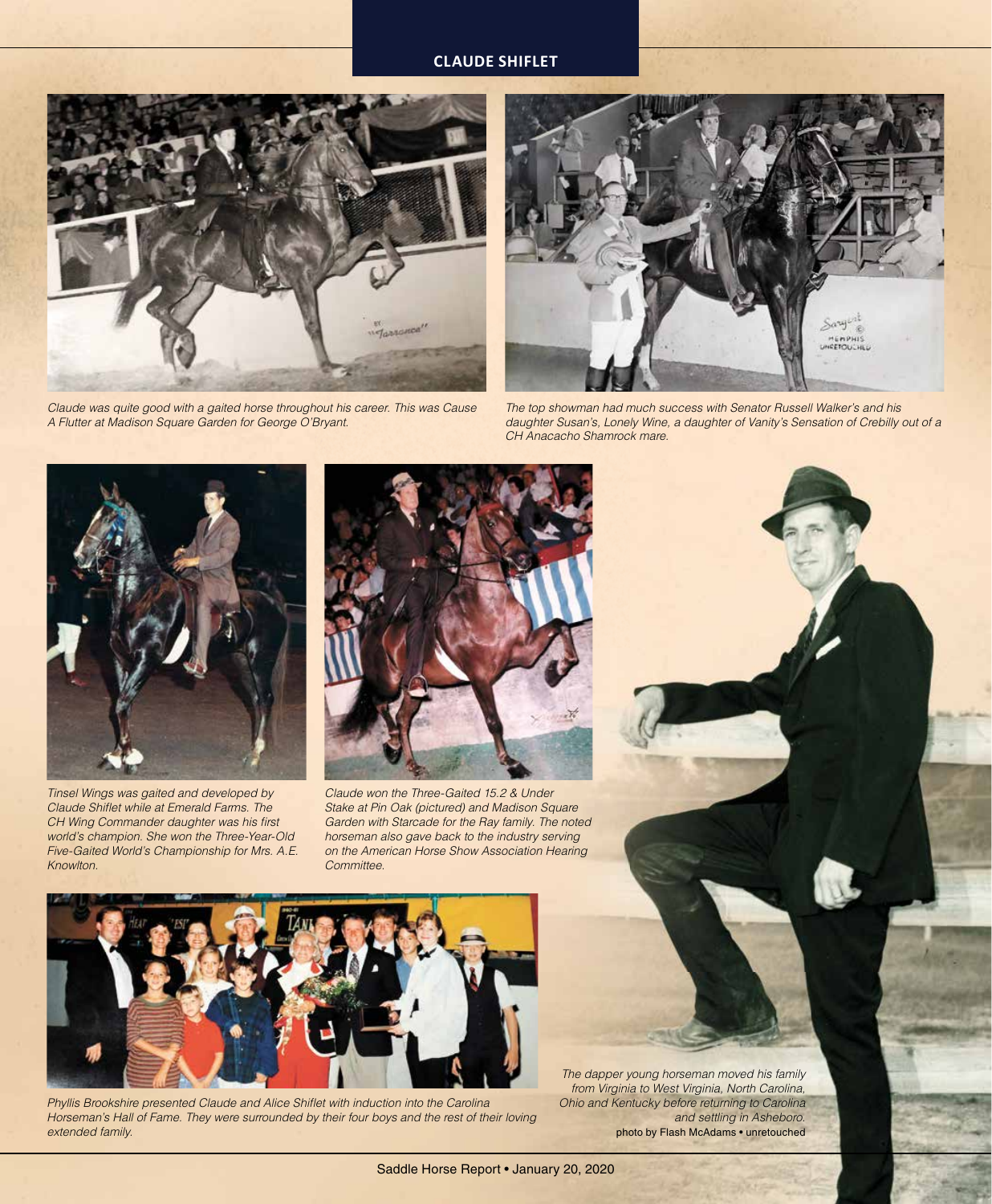After three years with Dodge Stables, Claude helped the likes of George Gwinn, Jim B. Robertson and Donna Moore before he, Alice, Harrison, Doug, Mark and young Shane loaded up and headed to Asheboro, North Carolina where Claude put out his own sign in 1972. He was excited about the property as Ray Harney had worked there and it was the barn he had visited when he purchased Warlord. It was also there that son Harrison had his first opportunity to really be involved now that Claude wasn't working a private job.

 "I hadn't been able to participate much until we moved to North Carolina," said Harrison in that earlier interview. "It was great to get involved and Daddy needed the help. Daddy came from the old school where you worked for what you got. He taught us how to work hard and how to persevere. If you went to the barn, it was all business. You went to work, not play. He wanted things done his way. It wasn't like he gave you a horse and then turned you loose."

 As Claude established himself in the Carolinas and built a loyal customer base it became clear that family was a priority to the Shiflet clan. A clan is what it became. Someone once remarked that you could throw a rock in any direction at a show in the southeast and be pretty assured that you would hit a Shiflet.

 Harrison and his wife Beverly spent several years associated with the Asheboro facility and then following a few stops settled in Cherryville, North Carolina, with their own barn. Son Grant and his



*CH Victory Tide Blue was one of many gaited stars the man from Asheboro showed. He later sold George O'Bryant's mare to Art Simmons.*

## *Christ, family and horses* **AND IN THAT ORDER.**



1986 was a most memorable year for the Claude Shiflet-trained CH Stanly *County Fox and Barbara Baker. Among others, they were crowned the World's Champion of Champions Amateur Three-Gaited team and the National Horse Show Amateur Three-Gaited Grand Champions before he was sold to Joan Hamilton.*

wife Missy have followed in the family profession. His sister Taylor has always been involved with the family operation.

 Doug took that Christmas present from Mrs. Van Lennep and turned it into a profession. He and his wife Debbie provide the photography services at major shows across the country, including the World's Championship Horse Show.

 Brother Shane eventually went down the same path as Doug and he too shoots a variety of top shows, including the Tennessee Walking Horse Celebration. His wife Suzy runs her own training stable there in Asheboro. In addition to her world's champion success, Suzy and Shane's daughters Coley and Payton both show.

 The self-proclaimed black sheep of the family because he didn't go into the business in some fashion, Mark married Jill Sando, well known for her championship rides, especially with CH Gypsy Supreme. He still enjoys going to shows and his sons Grady and Stone, and daughter Piper, as well as Jill, are known to help Doug and Debbie during Rock Creek and Louisville.

There's one more Shiflet involved, well, actually two for the moment. Harrison and Beverly's son Matt and his wife Whitney came back home working with Claude, eventually leasing the facility and finally purchasing it. And now with two children of their own, it looks like the Shiflet Asheboro legacy will long continue.

 "I was so lucky to have spent a lot of time with him. He was just Paw Paw to me," said Matt. "I didn't really realize that I was in the midst of a legend. He was my Paw Paw, my boss. When it came to work, I didn't get treated any differently.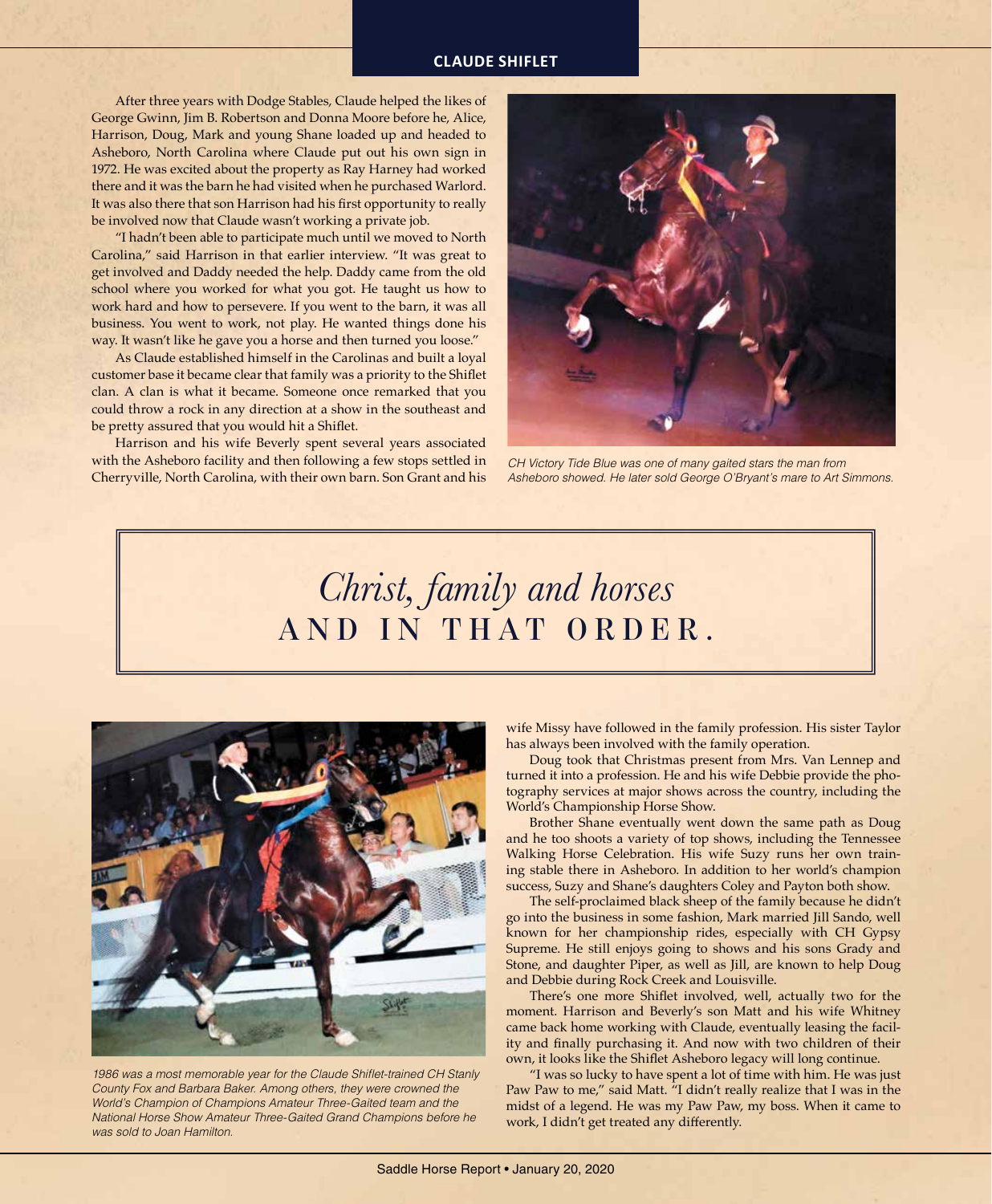

*Faith and family are what Claude and Alice lived by. They were gathered here to celebrate Alice's lifetime of work with the Presbyterian Women group.*



 "I think it was more after he passed that I realized what I had been in the middle of. I knew everybody liked my granddad. What I didn't know was how many lives he touched just being Claude. And don't think for a moment he was easy. You didn't ask if you didn't want to know the truth and he might tell you even if you didn't want to know. There was no back up in Claude Shiflet.

 "It was like this for Paw Paw: Christ, family and horses and in that order. In this business you can get caught up in winning and the limelight, but he put all of that in perspective. He and my grandmother, those two are the best. He didn't just say it, he lived it.

 "I'm just grateful for the opportunity I was given and the work ethic that I learned. He showed you what hard work was all about and he was such a great people person. No matter who he met, they loved Claude. There were so many lessons I learned and I didn't even know they were lessons, one being taking the high road.

 "There's only one Claude. I can't be Claude I can just hope to remember the things he taught me, taught all of us. I hope to be the kind of person he was."

 Matt had a funny story that tells us the type of person Claude was. Matt had this local guy out doing some fence work at the farm and one morning Claude was there. Matt introduced them and Claude said how nice it was to meet him and they struck up a conversation. A little time passed and the fence worker told Matt that he had been at lunch talking to a friend and that friend asked him if he knew John Wayne. The man said, "No, but I know Claude Shiflet."

 This writer personally called him The Governor. Where ever he was there was always a crowd of people around him, especially women who wanted a hug. And with a tip of his hat, he was much obliged. Claude could hold court with the best of them.

 As Matt stated earlier, Claude was great about not getting caught up in the blue ribbons as much as the experience and the good time. For that reason, he had many customers for decades, including the Loves, Walkers, Atwaters, Antiches, Rays, Murphys, Barbara Baker, the Freemans and the Leons. While he might not have gotten caught up in the blue ribbons, he and his clients won plenty of them. For that, Claude is a member of seven different Halls of Fame, including UPHA and the World's Championship Horse Show.

 Horses like world's champion of champions Stanly County Fox, CH Knightwatch, Society Time, Ovation, Flirtatious, Cause A Flutter, Victory Tide Blue, Dark Lady Luck, Aire Of Love, So Scandalous, Laurel Hill Supreme, Pistols and Petticoats, Feudin Fury, Flight's Truly Fair, Fiesta's Pride, Attache's Touched By An Angel, Midnight Senor, CH Callaway's Northern Fling, Escriva, Spanish Tap, Elegant Dreamcatcher, and Harlem's Lucky Charm, were among his standouts.